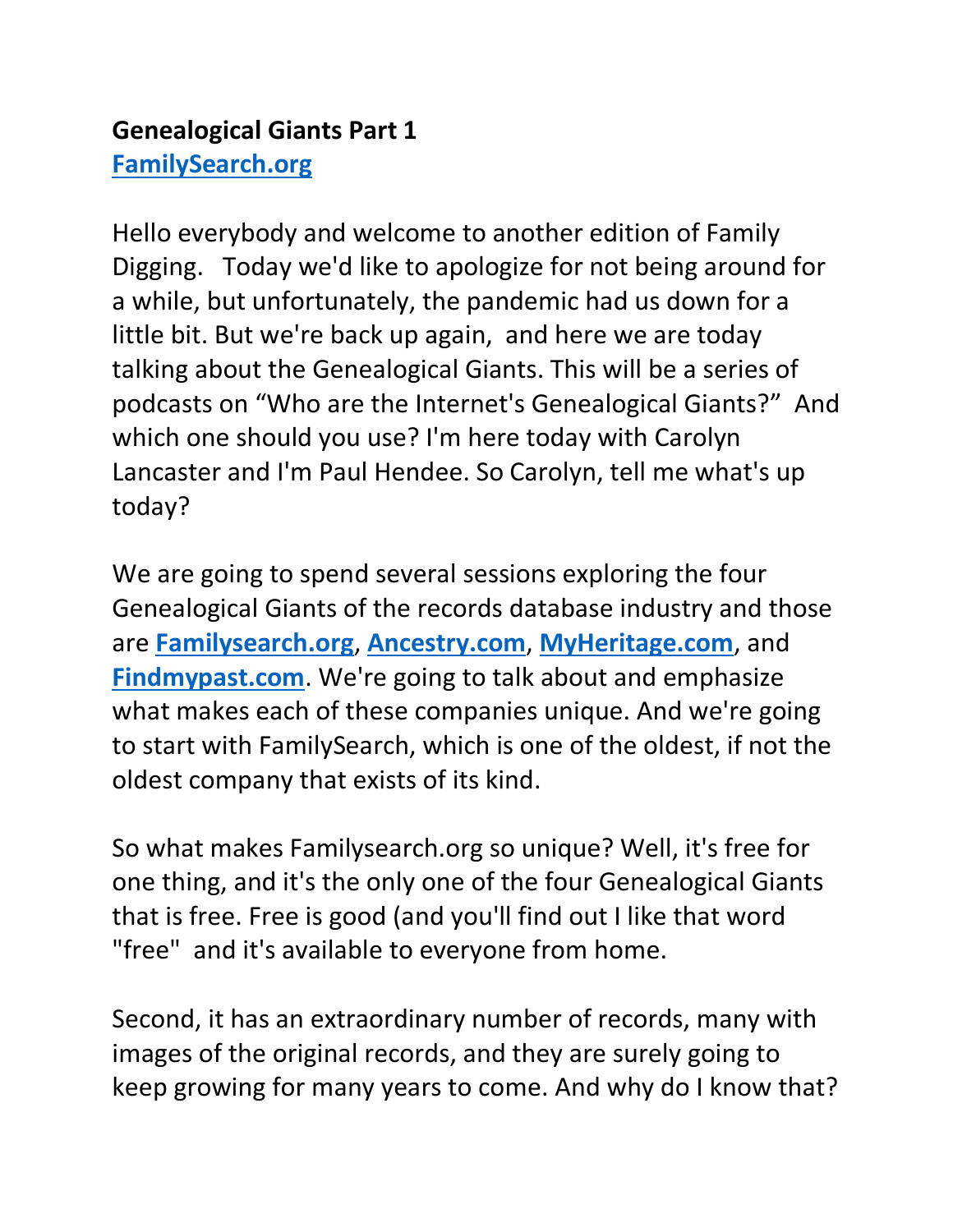Because even though they have tens of thousands of people (over 20,000 last I looked) who are digitizing records all over the world, they have only completed about 20% of their record base; and they are in a race against time, as are all the Giants to digitize all the world's records so they can prevent any further deterioration in the records now on paper and film. This is a worldwide problem for all our historic records: paper and film have a shelf life that's not very long. Our history is disappearing. FamilySearch is fighting back by aggressively ramping up the number of digitizers working on their records. In 2020 average monthly additions to their records were in excess of 25 million per month. And since then, since the beginning of 2021 in particular, they have been adding 30-38 million records a month to their online database. This is outstanding.

Hey, can I just interject? Sure. Now these records, are they like PDFs? Books? Photographs? (Ans. All of the above.) Wow.

Further in addition to working on their own records, most of which are not currently available to see, they are also one of the major organizations that digitize for others. Both familysearch.org and Ancestry.com, another one of the Giants, are digitizing partners for the National Archives of the United States (that would be NARA for short), just to give you one example. When they do a project for others, they often negotiate to have an exclusive right to publish those records on their own site, with the images attached, for a period of time.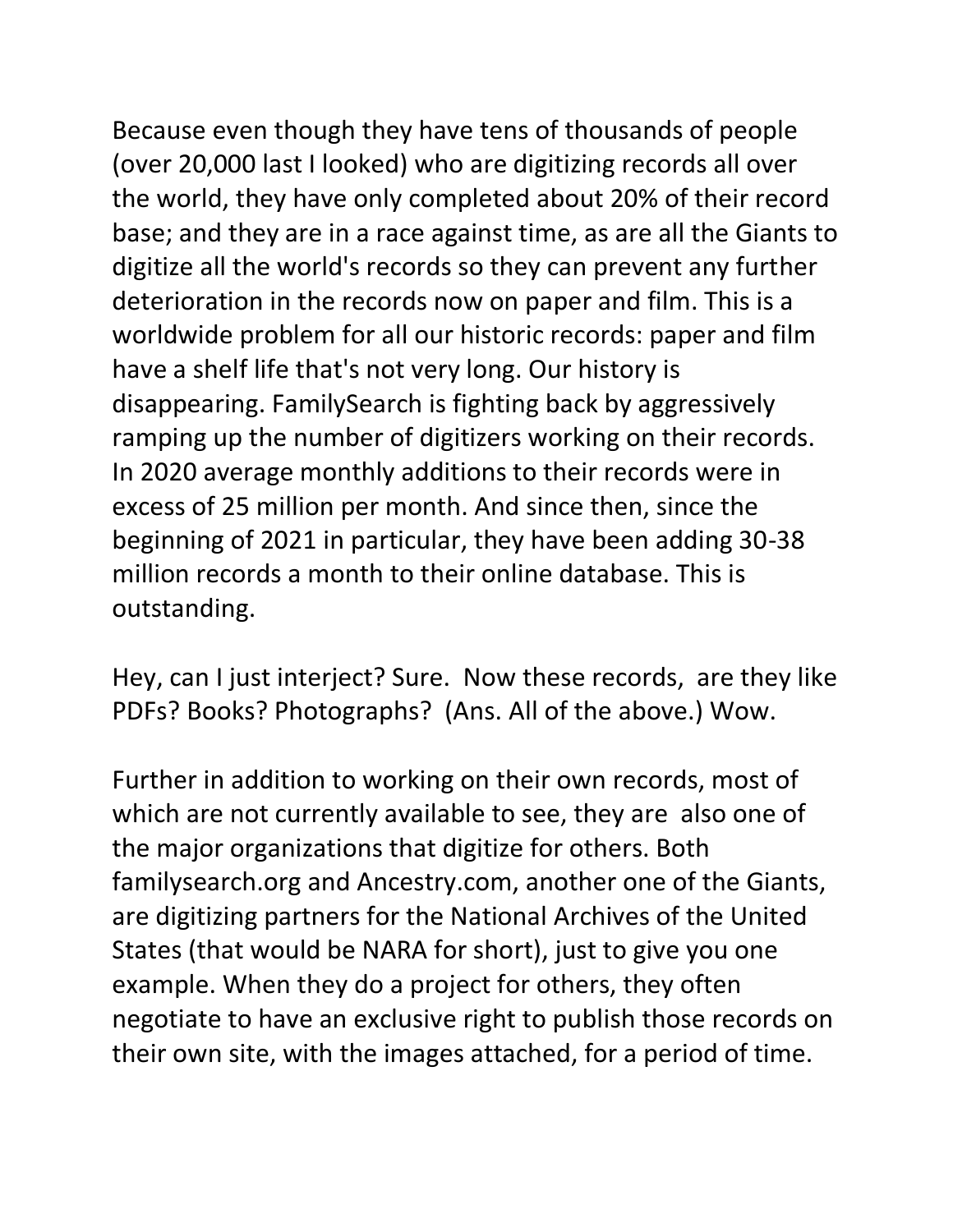You know, Carolyn, we would probably be remiss if we didn't mention something that may be of significance to you and our listeners. This is meant as information, not judgment. The **[Church of Jesus Christ of the Latter Day Saints](https://www.churchofjesuschrist.org/?lang=eng)** has several practices that are not common to other faiths, one of which in particular affects FamilySearch users; namely, they baptize for the dead, which is part of what they called Temple Work or Temple Ordinances. If you look on Family Search for those terms, or simply Google them with the churches name, you'll find a number of articles explaining these practices in further detail. We suggest you investigate this before deciding whether to add your family members to their worldwide tree. It is a primary place that the church members go to find the names of those who have not yet had temple ordinances administered. This doesn't mean anything to many people, but to others, it is very important. So if these practices are a problem for you, please do not add your information to their family tree. You do not have to have your information on their site in order to do your research there. You do need to register for a free account with them in order to access their records, and it's really a good deal. It's free. Since the image of the original record is your actual evidence of the facts, not the transcription, that agreement is quite valuable to anyone who is involved in genealogy. The transcription should back up the image to reduce errors from getting into the system and to help those majority of us (who cannot read Latin or old or foreign handwriting) to make the image useful to us. (I can't do that.) How well this works is a different issue and varies from company to company, but I can assure you that FamilySearch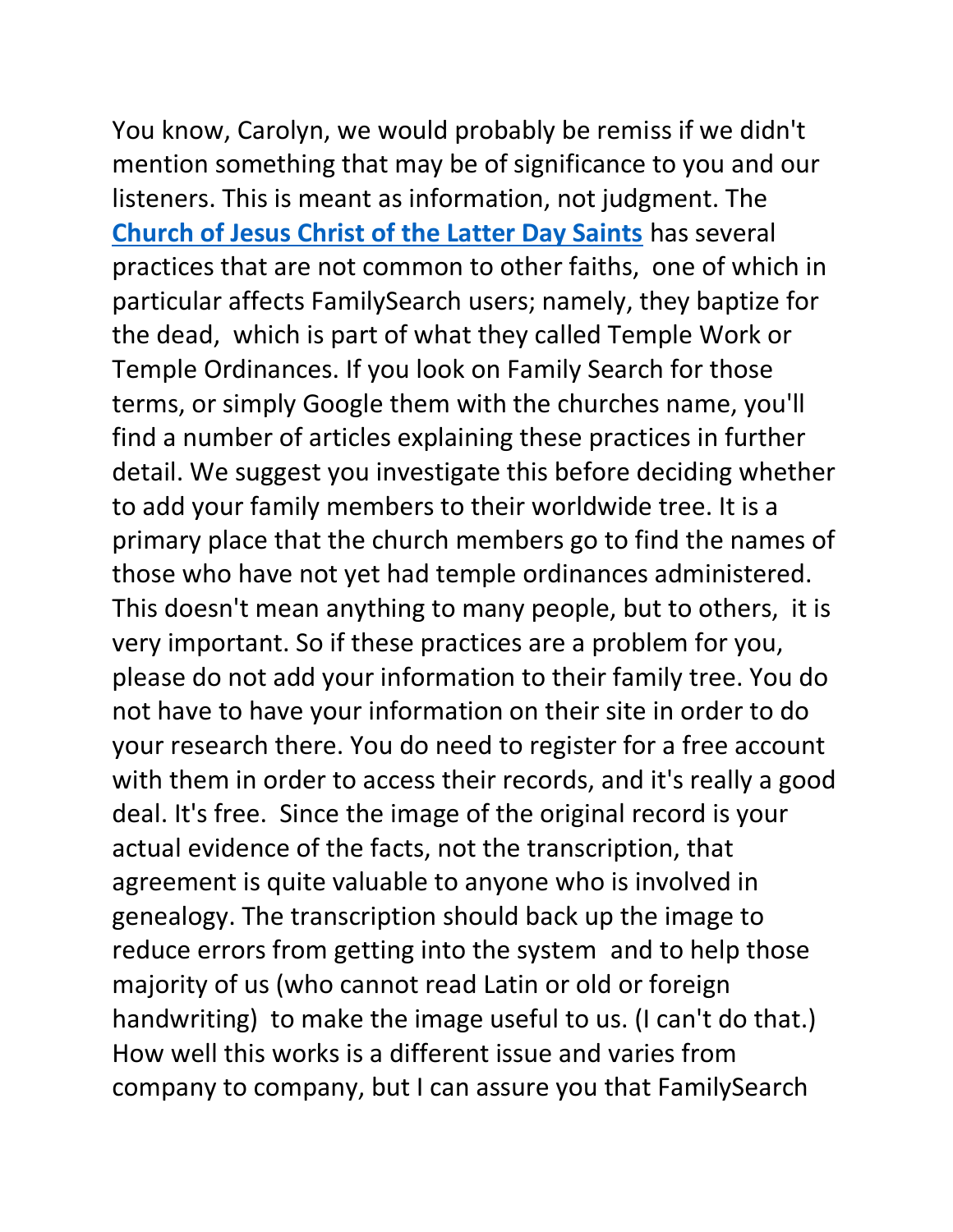has extensive educational resources to teach their digitizers the things they need to know to do a good job. They also have a huge number of books, periodicals and genealogies to peruse on line, and way more to come.

You know, I'd like to just annex our little discussion here on FamilySearch. One of the most important things that I have found in my genealogical research and my sharing of my genealogical research is a thing called GEDCOM. A gedcom is basically an anacronym that stands for GEnealogical Data COMmunications. It basically is like a little suitcase that you can take anything that you found on your genealogical family tree and put it into this little digital suitcase, and you send it to somebody else. It has all your ancestors' information in it: all of the resources, all the citations, all the images. It has everything to do with whatever you have found. The inventor of this was, believe it or not, FamilySearch.

FamilySearch has so much technological background, and they have been the technological leader in genealogy. But there is a problem, they really aren't into, how should I say, utilizing the gedcom completely? Not so much. In essence, they do allow for uploading of a gedcom to a FamilySearch family tree. However, you can upload to a family tree, but I tried this and it really only allows you to upload something like 300 MB. Well, I have 8256 members in my family tree; that's kind of a large Gedcom - I think it's somewhere around 2 gigs of data, and that includes, of course, photos and and all kinds of other stuff that I have in there - PDFs and everything else I have in that gedcom. This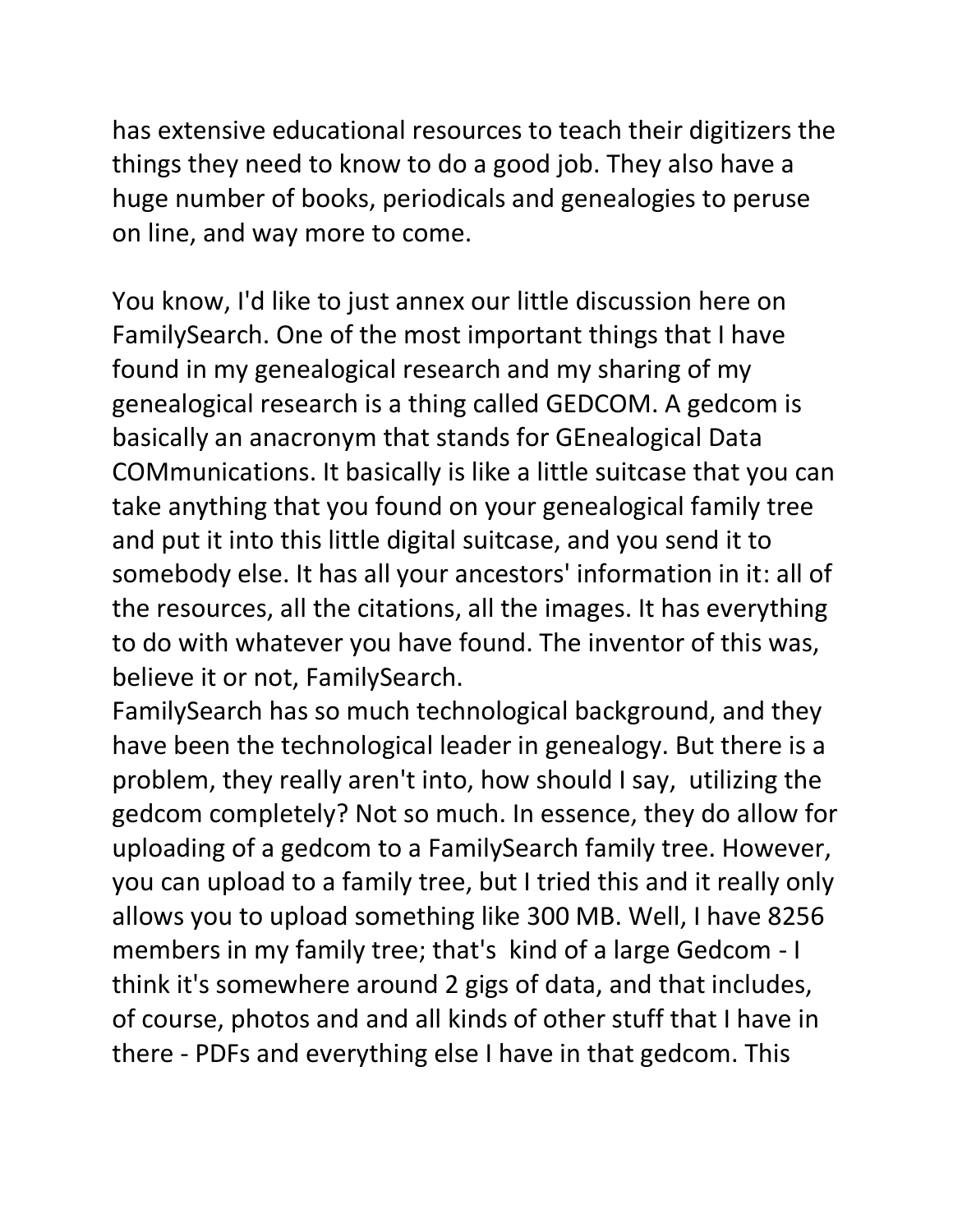might work for a beginning family tree, but not so much for somebody who had a lot of information in their family tree.

So then we come to exporting a gedcom. Exporting a gedcom is very important because if you're going to take what you did on FamilySearch and you want to put it on your computer, into an application on your computer (say like Rootsmagic or MyHeritage or Mac Family Tree), now you're not going to be able to do it if you don't have a gedcom from your previous platform. So basically FamilySearch does not allow for direct exporting of your information from FamilySearch. If you do have an application, say Rootsmagic, you are able to export gedcom of the information that you collected from FamilySearch, but you know, the thing is you're also going to export all the other information that you got from other sources as well. So I just wanted to make a note about gedcoms. One of the most important things for any geologist, I think, is the gedcom - to preserve the information that you have collected.

So, for things unique to familysearch.org are:

1. they are the only non-profit of the group – and therefore have a different motivation;

2. they have an abundance of learning opportunities - it's just terrific;